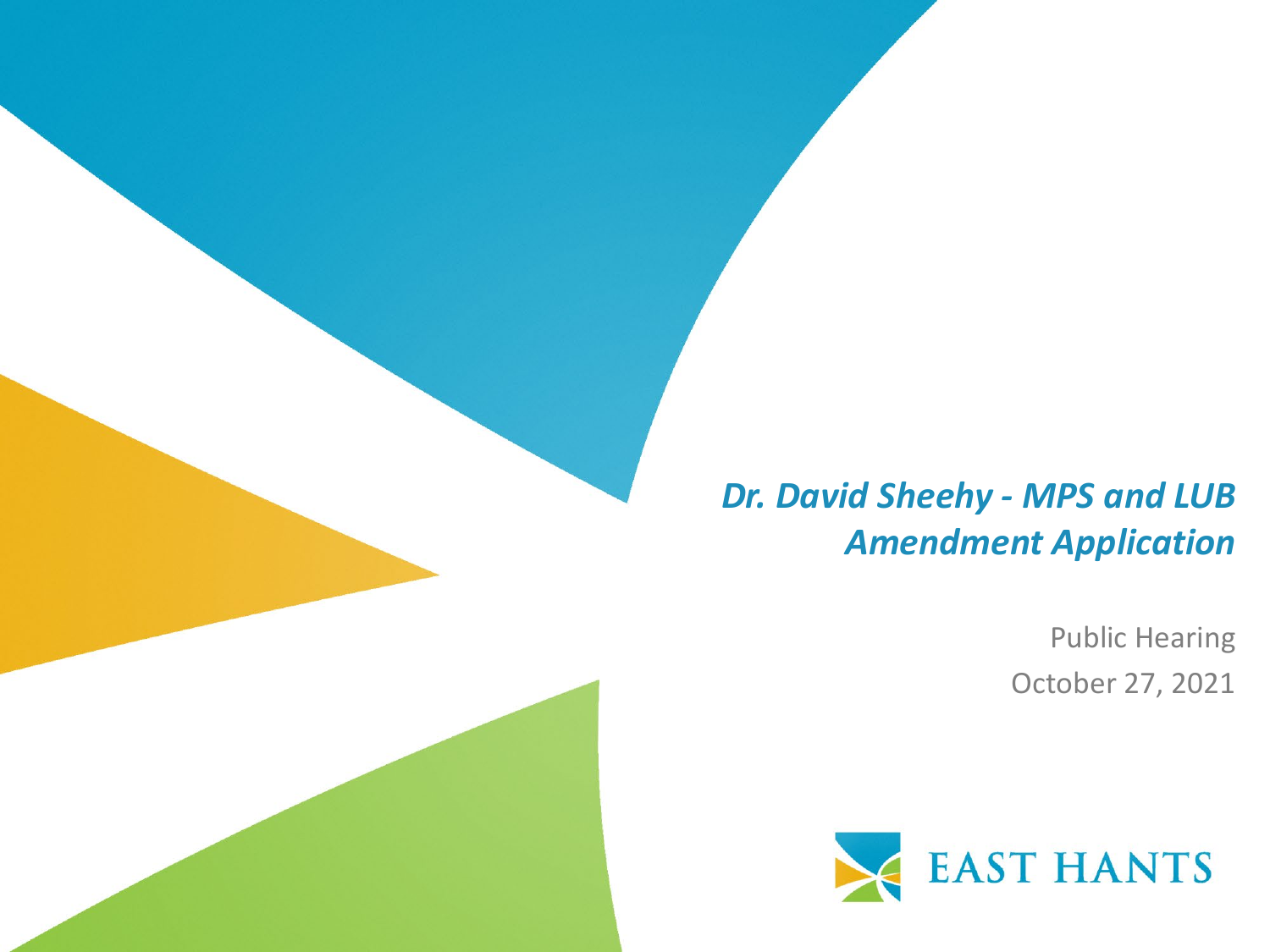#### Background

- Planning staff received an application from Dr. David Sheehy in March 2021. The applicant has operated the Shubenacadie Health Centre since 1993. The health centre is now closed (November 2020) and the property owner has been looking for another physician to take over the clinic.
- He has been trying to attract another physician to the clinic to continue on as a medical practice for the last 4-5 years but has been unsuccessful.
- The property was changed to a medical clinic following a development agreement with the municipality in 1993.



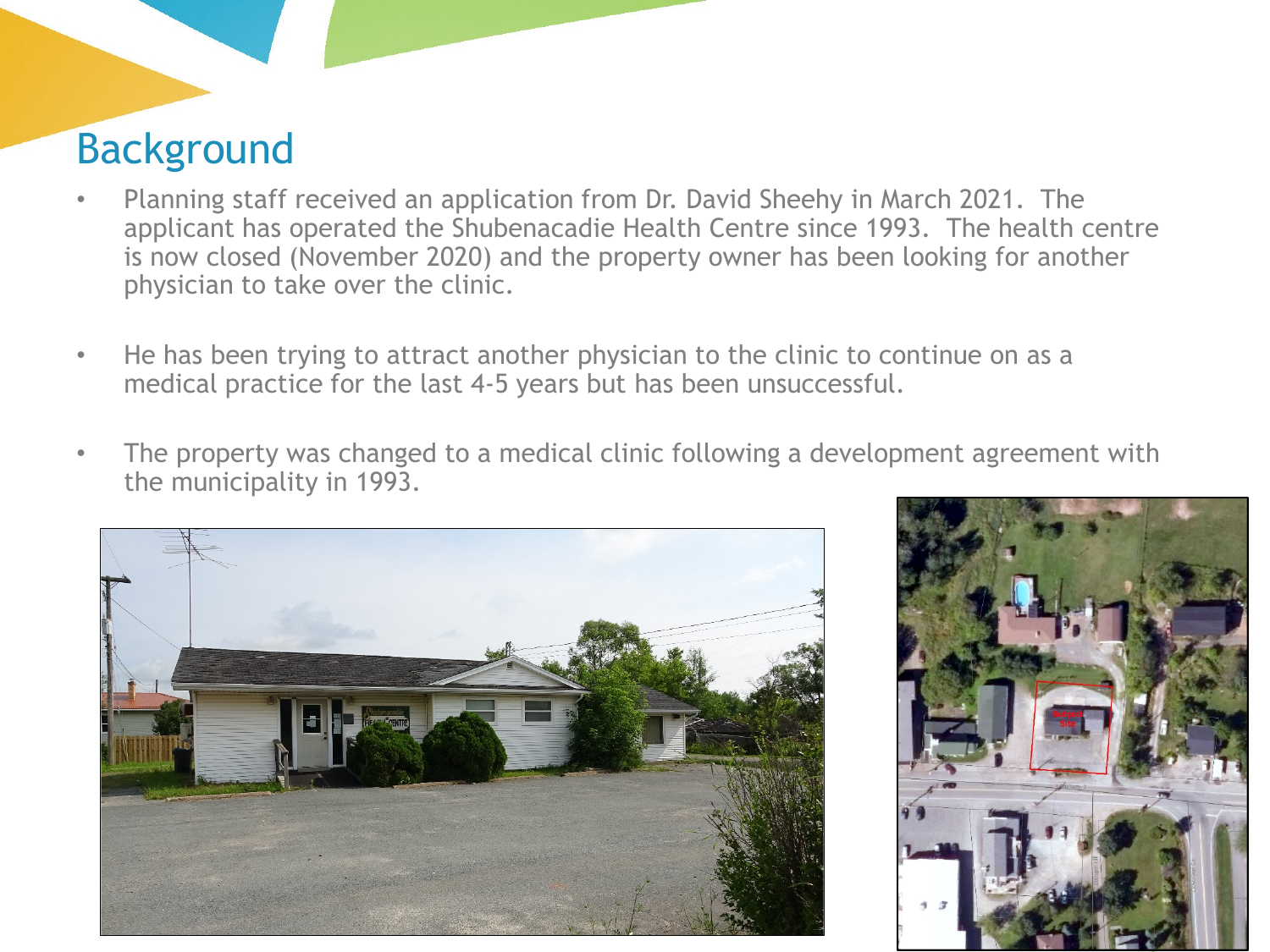# Subject Site

- The subject land property is located at 2858 Highway 2, Shubenacadie. On the property there is an existing single storey building which has been used as a medical centre –permitted through a development agreement.
- The property is 992 sq metres in size and has approximately 29 metres of frontage onto Highway 2.
- To the west of the property is an Anglican Church. The building to the east of the property is an existing residential and commercial building operating as Papa K's Pizza. The building to the rear of the property is an existing residential use.



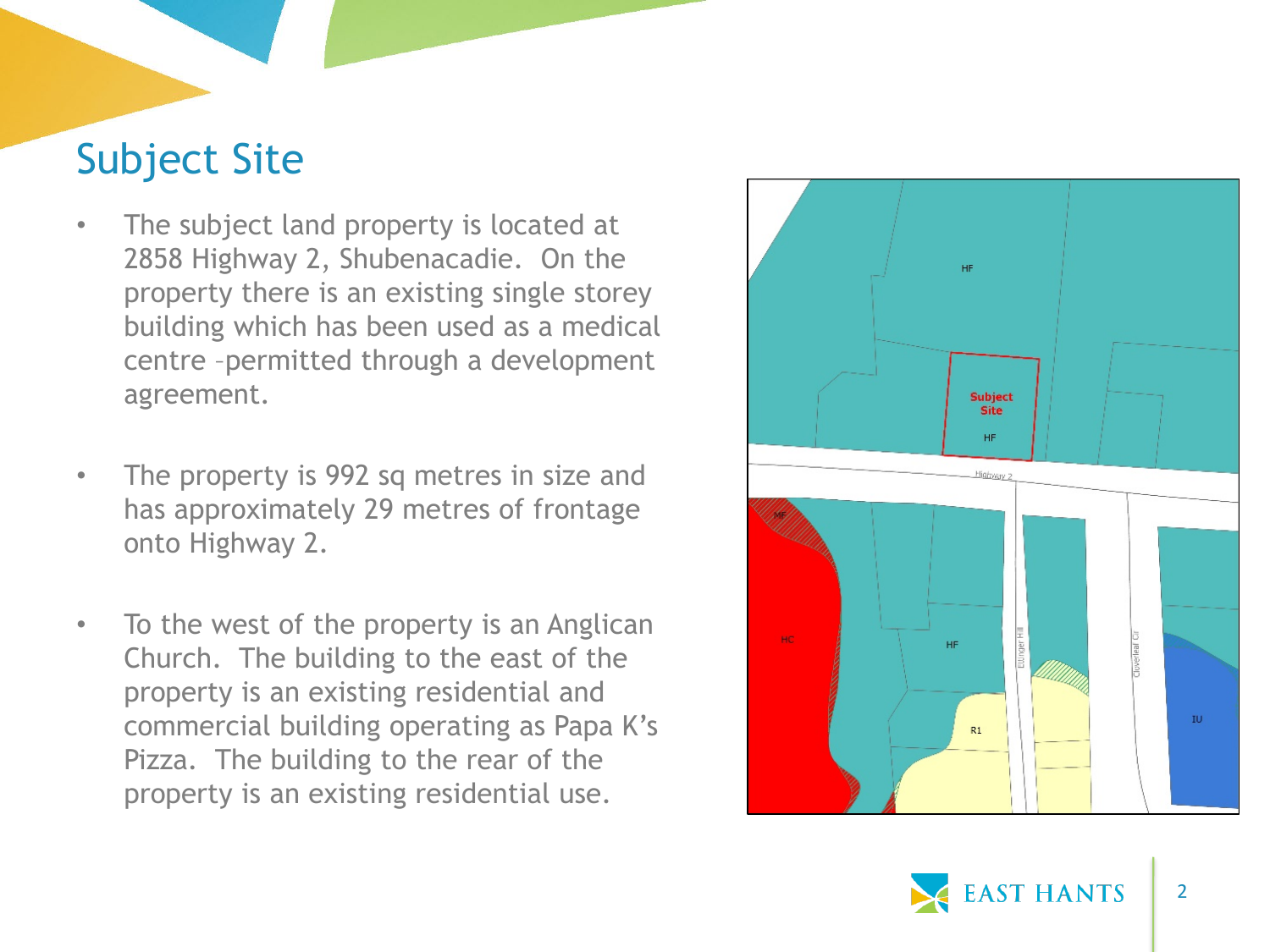## Development Proposal

- The purpose of this application is to enable the property owner to convert the building to a single unit dwelling so that he can sell the property.
- The property is located in the High Risk Floodplain (HF) Zone where no permanent structures are permitted except for public works structures, associated with the provision of piped services, or unless the structure is accessory to the lawfully existing main use of the property.
- A change to residential, which is not permitted in the zone, from the existing use, is not enabled under the existing policies and regulations of the official community plan. The applicant is requesting a change to the MPS and LUB to enable him to change the property over from medical centre to residential use.
- The existing development agreements on the property enables the medical practice use. To enable the property owner to change the use to residential the development agreements will have to be discharged.

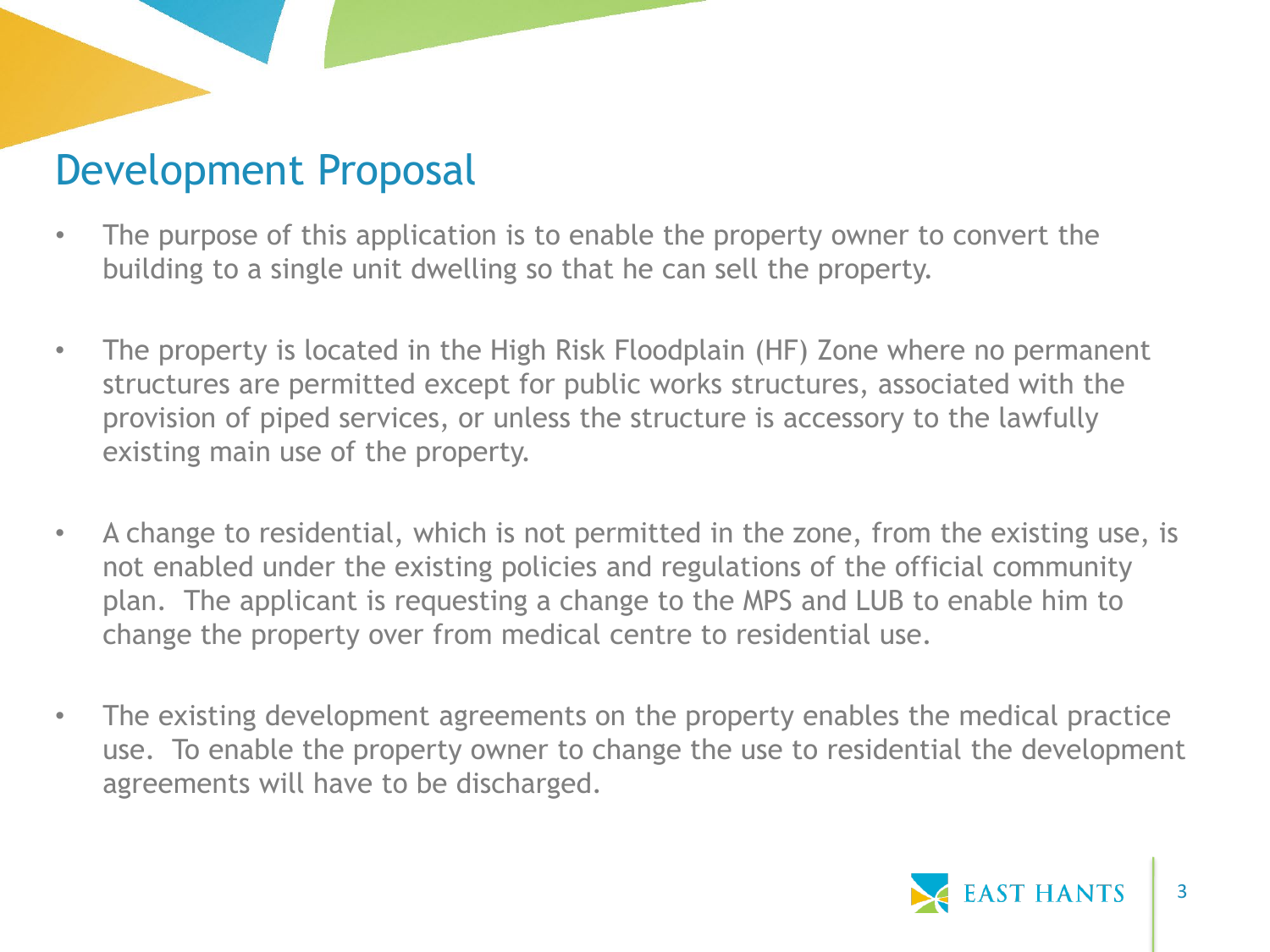# Policy Analysis

- Regulations to limit development in a high risk floodplain are intended to protect property owners but also to enable the lands to function as an area where flood waters can flow freely which helps to protect other areas from flooding.
- Once the land use or buildings are no longer in operation in the floodplain there is an opportunity to remove the use and potentially the building from the area. This does however have an impact on existing property owners and creates a potential hardship for those people.
- A non-conforming use in a HF Zone is different to other zones with non-conforming uses, as there is no opportunity to use the building for any other uses, as all new buildings and use of buildings are prohibited unless it's for public works structures related to the provision of piped services.
- Until the new wastewater treatment plant is completed in Shubenacadie (anticipated March 2023) staff will need to undertake an analysis of whether there will be any increase in wastewater from any new uses. This would impact as-of-right and development agreement applications enabled through these new policies and regulations.

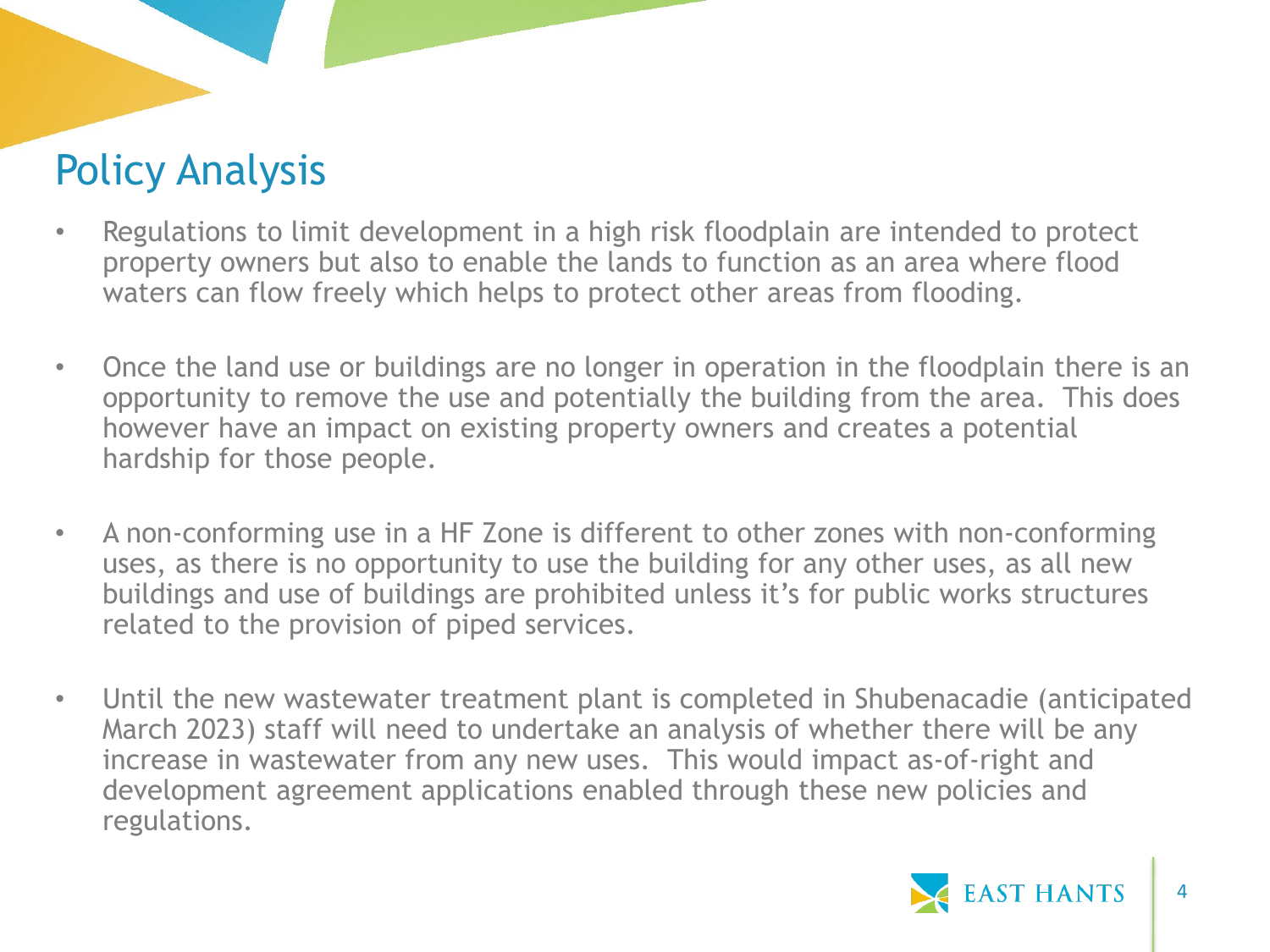# Policy Analysis

- 22 properties throughout the whole of the HF zoned area of the municipality which are currently not in residential use.
- The amendments consider other non-conforming uses.

Amendments are proposed that (draft amendments included in the staff report)

- a non-conforming use be permitted to change to a non-conforming single unit residential **as-of-right**. Any existing basements not permitted to be used for habitable space.
- Other non conforming uses be considered by **development agreement**.
	- *The existing non-conforming use shall not have been discontinued for a continuous period of 2 years.*
	- *Uses which are restricted in the Moderate Risk Floodplain (MF) Overlay Zone will not be considered.*
	- *A use shall be compatible with the local area uses.*
	- *Any existing basements shall only be used for storage, mechanical equipment or some other type of non-habitable space.*
	- *The main structure containing the non-conforming use, may be extended, enlarged, or altered up to 25% of its original gross floor area.*

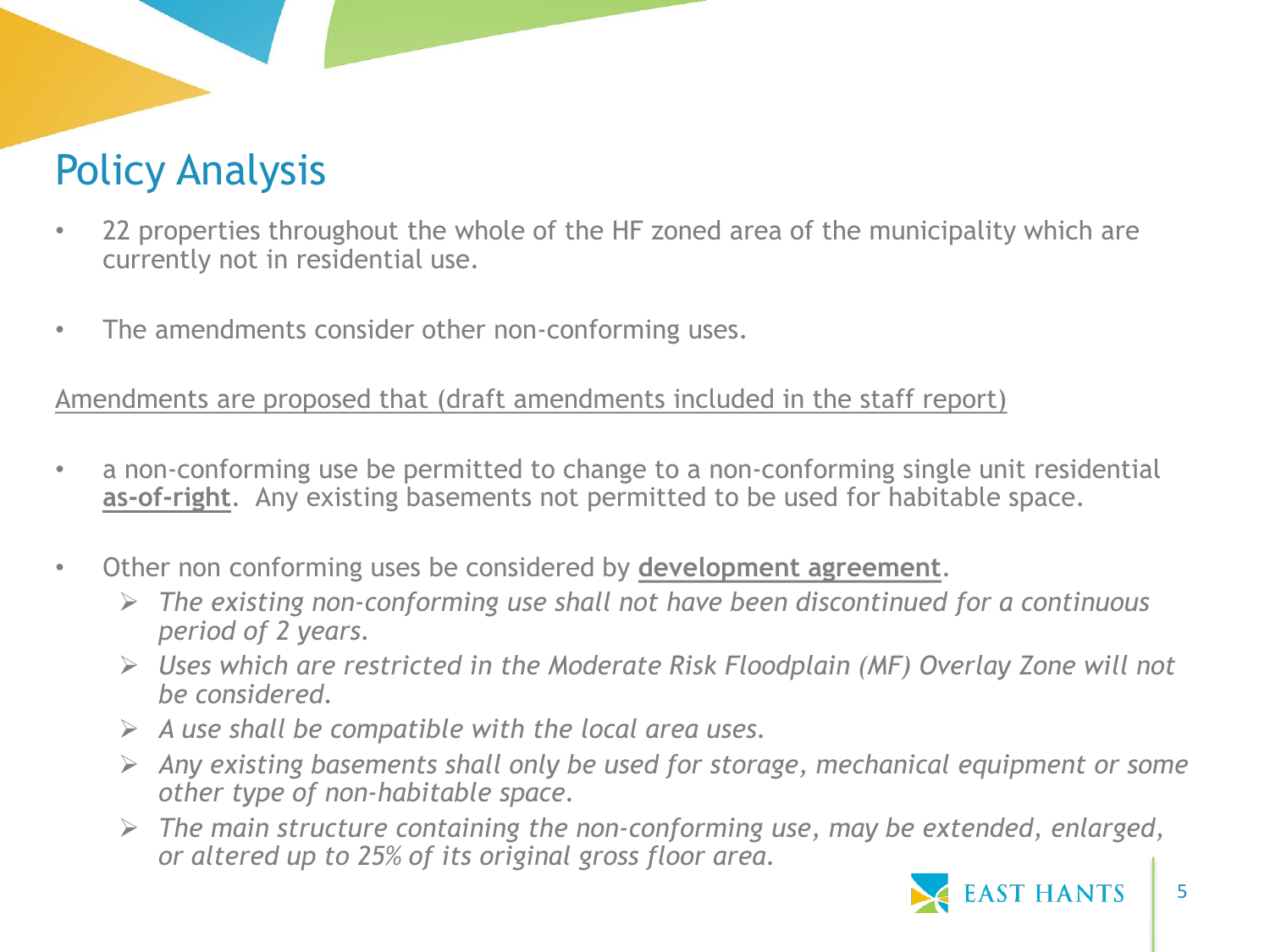# Citizen Engagement

- A Public Information Meeting (PIM) was held on July 6, 2021. There were no comments or questions from the public.
- Following first reading,
	- questionnaires were mailed to property owners within 300 metres of the Sheehy property.
	- In addition to the questionnaire staff have used social media to request any comments from the wider community on the amendments to the MPS and LUB.
- Questionnaires have been returned from 11 property owners. There were no objections received from these property owners.
	- One property owner commented that with the NS government seeking to bring in new doctors to Nova Scotia – the amendments does not prohibit Dr. Sheehy from selling the medical practice it would simply enable him to convert to residential should he choose to.
	- One property owner does not want to see multi-unit residential in the area if a multi-unit residential use is proposed in an existing building, as a result of these amendments, this new use will have to be considered through a development agreement and will not be as-of-right.
- No comments have been received from the additional social media posting.
- A notice advertising the public hearing was placed in the October 13<sup>th</sup> and 20<sup>th</sup> editions of the Chronicle Herald.